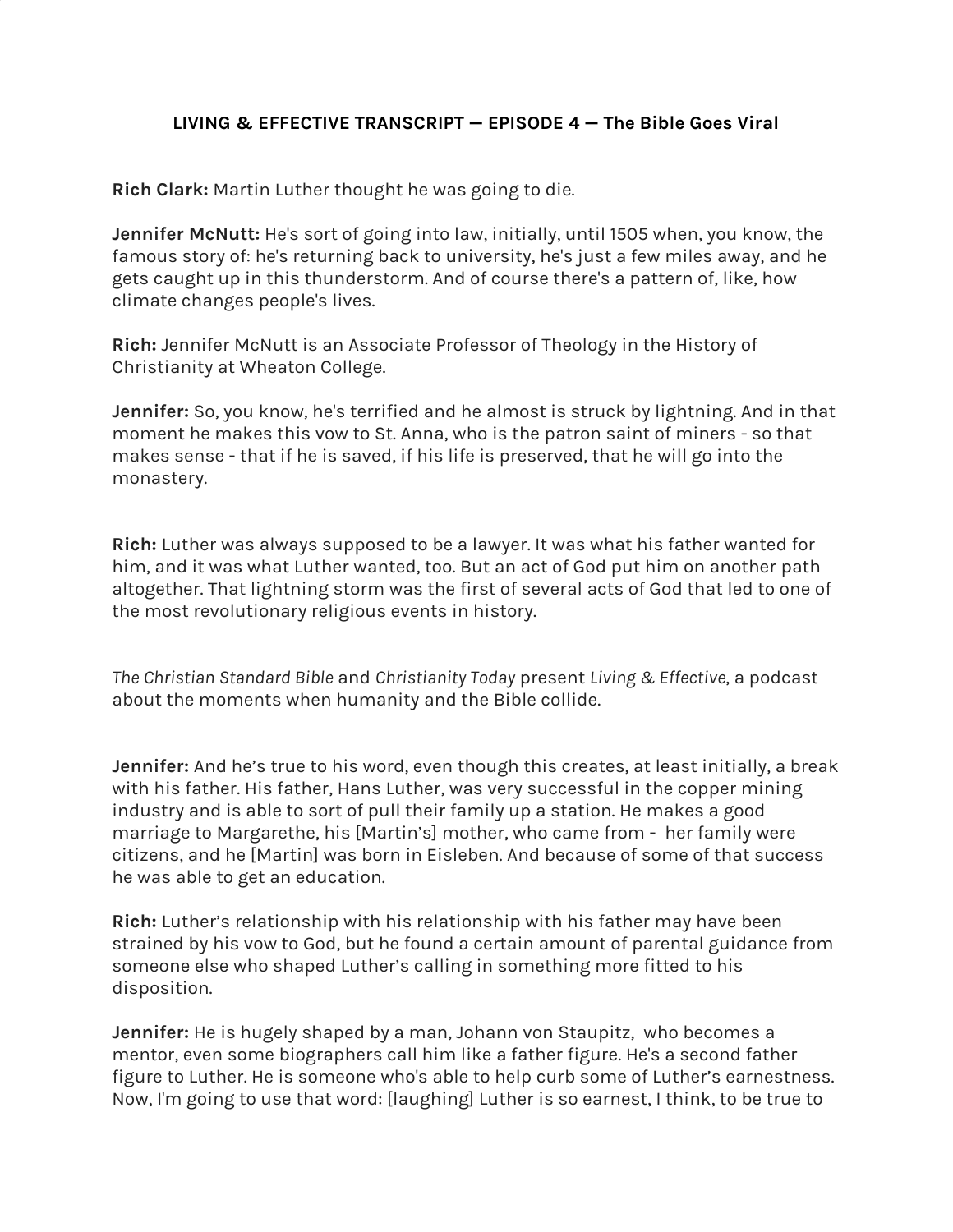his vow; he's so earnest to be faithful; to reach this level of righteousness that he's, you know, pedantic really [laughing].

**Rich:** Right. Right.

**Jennifer:** There's lots of funny quotes by Staupitz who's like, you know, "You're confessing these sins? These are nothing! This is nothing!" [Laughing] You know, it's interesting to see how Staupitz recognizes in Luther this potential, this intellectual potential, and I think a leadership potential as well. And so he begins to direct his energies towards the life of the university. And that's really the first place that, you know, Luther teaches actually at the University of Wittenburg. He teaches Aristotle, you know, before he becomes permanently put there in 1512.

**Rich:** When Luther is given the task of studying and teaching the Bible, of really digging in, he's in his element. He's doing that thing that he is passionate about, and when he's doing that he is unstoppable. That's going to be a real problem for the Roman Catholic Church. His written revelations about what he's learned at Wittenberg will go on to start a wildfire [of] religious protests and activism. But Luther's own personal reformation doesn't happen as suddenly. His discoveries came with time and hard work, digging into the written Word of God.

**Jennifer:** So in 1512 is when he finally has received his doctorate and he enters into the task of teaching the Bible. So he's lecturing on the Bible and that's where we get his theology. And you can actually see, you can trace his lectures from 1512, and in 1515 [or] 1516 is when he starts to lecture on Romans. And you can see his theology beginning to make some changes.

**Rich:** Those changes culminated in a theological breakthrough known as justification by faith alone. That's the idea that our sins are forgiven through faith, not by good works. These were big revelations. They hit Luther like a lightning bolt.

**Martin Luther:** "At last, meditating day and night, by the mercy of God, I began to understand that the righteousness of God is that through which the righteous live by a gift of God, namely by faith. Here I felt as if I were entirely born again, and had entered paradise itself through the gates that had been flung open.

**Rich:** This theological foundation for the Protestant church was just the beginning of the shifts that were taking place, all of which had a direct effect on how religion was being practiced.

**Jennifer:** From the Medieval Period into the late Medieval Period sees, with the rise of the universities and education, also sees the rise of cities and issues of urban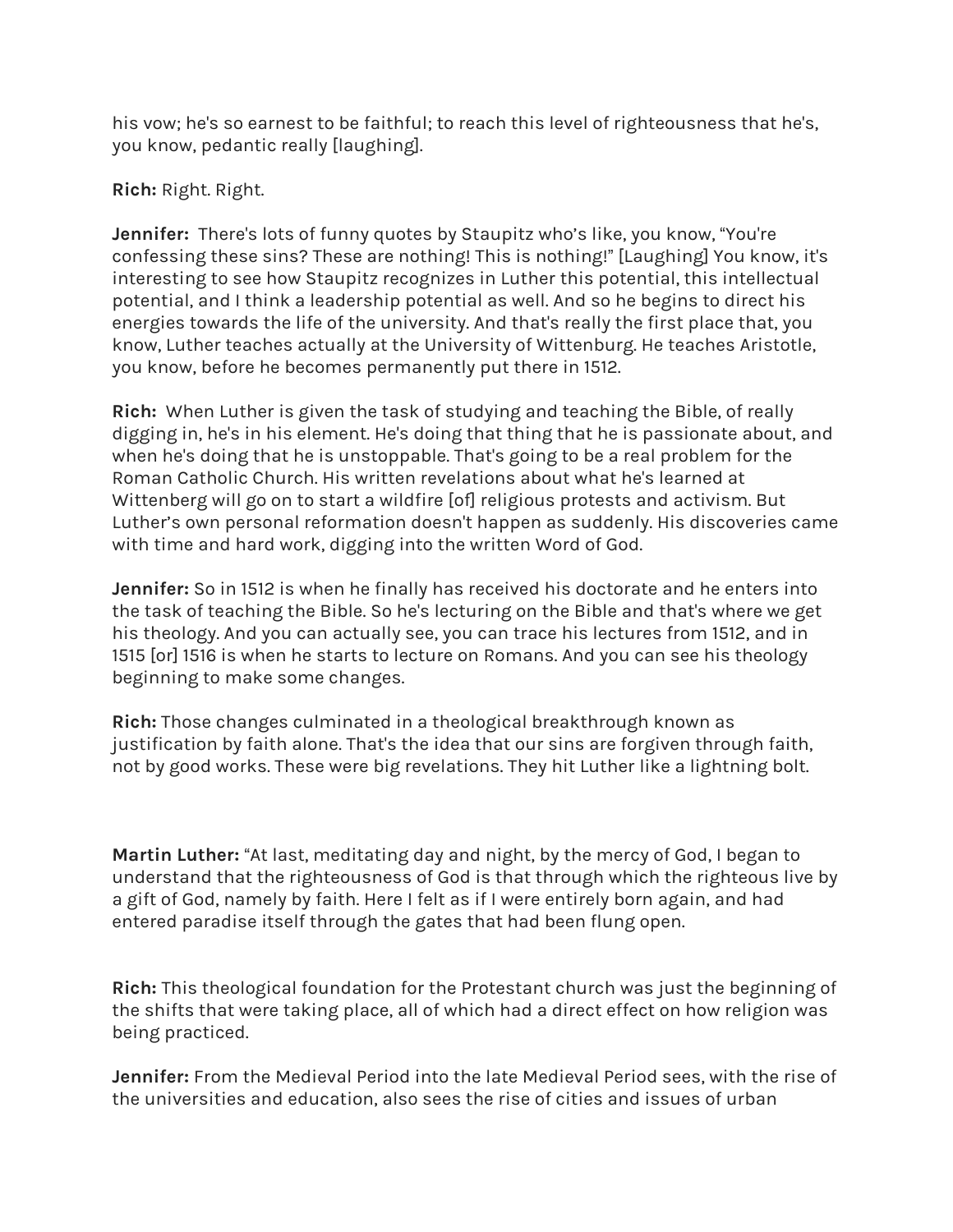poverty. So the Reformation also has a response to the way that funds should be properly used, that the church is not being a good steward of its wealth to the community. That's one of the major critiques that Protestants have. So when they sort of take over a city, then they also end up not only taking over the way that worship happens, but also the way that the poor are cared for, as well.

**Rich:** Luther's impact began in earnest with his 95 theses. But it was his further work, fleshing out his theological insights and going deeper into the implications of his biblical discoveries, that would result in the kind of theological upheaval we are familiar with today. This was what was causing problems for those in authority in the Catholic Church. They needed him to put the genie back in the bottle. Luther understood the implications of his words for the church, and believe it or not, he understood that he had made some mistakes.

**Jennifer:** In the Diet of Worms in 1521, he's called before Charles V to give an answer to these books that he's written. And the first question is really just "Will you revoke them?"And he's like, "I need a day to think about it." So then he comes back the next day and then he gives this wonderfully academic answer which is, you know, "In these ways, no, I cannot revoke it; but then in this other way," he says, "I was probably too harsh with my opponents and how I treated them and how I spoke to them," and he sort of repents, I guess, of that in front of Charles V.

**Rich:** When the gauntlet was thrown down, Luther expresses what seems to be sincere regret for his tone, but zero regret for the substance of his work.

**Martin Luther:** "Unless I am convinced by the testimony of the Holy Scriptures or by evident reason - for I can believe neither Pope nor councils alone, as it is clear that they have erred repeatedly and contradicted themselves - I consider myself convicted by the testimony of Holy Scripture, which is my basis; my conscience is captive to the Word of God. Thus. I cannot and will not recant, because acting against one's conscience is neither safe nor sound. God help me. Amen."

**Rich:** Those problems with tone will be a theme in Luther's life. While his harshness was directed at himself in his early life, and then the Catholic Church as he dug into Scripture, Luther's attacks would extend well past his foes toward many of his friends later on.

**Jennifer:** He could be harsh. Again, scholars talk about how his rhetoric becomes more and more aggressive as he gets older. You know, he's also very unwell; I think that's important to keep in mind. He really struggles with his health, and there's a few times where he thinks that he's at death's door and then, you know, he recovers. So I think that that's part of it. There's now been, by the end of his life, there has been quite a bit of violence that has emerged. And I do think he feels responsible for that. That would be hard, to be identified with a movement but not be able to actually say, "Yes, I approved of all of these things that occurred." [laughs]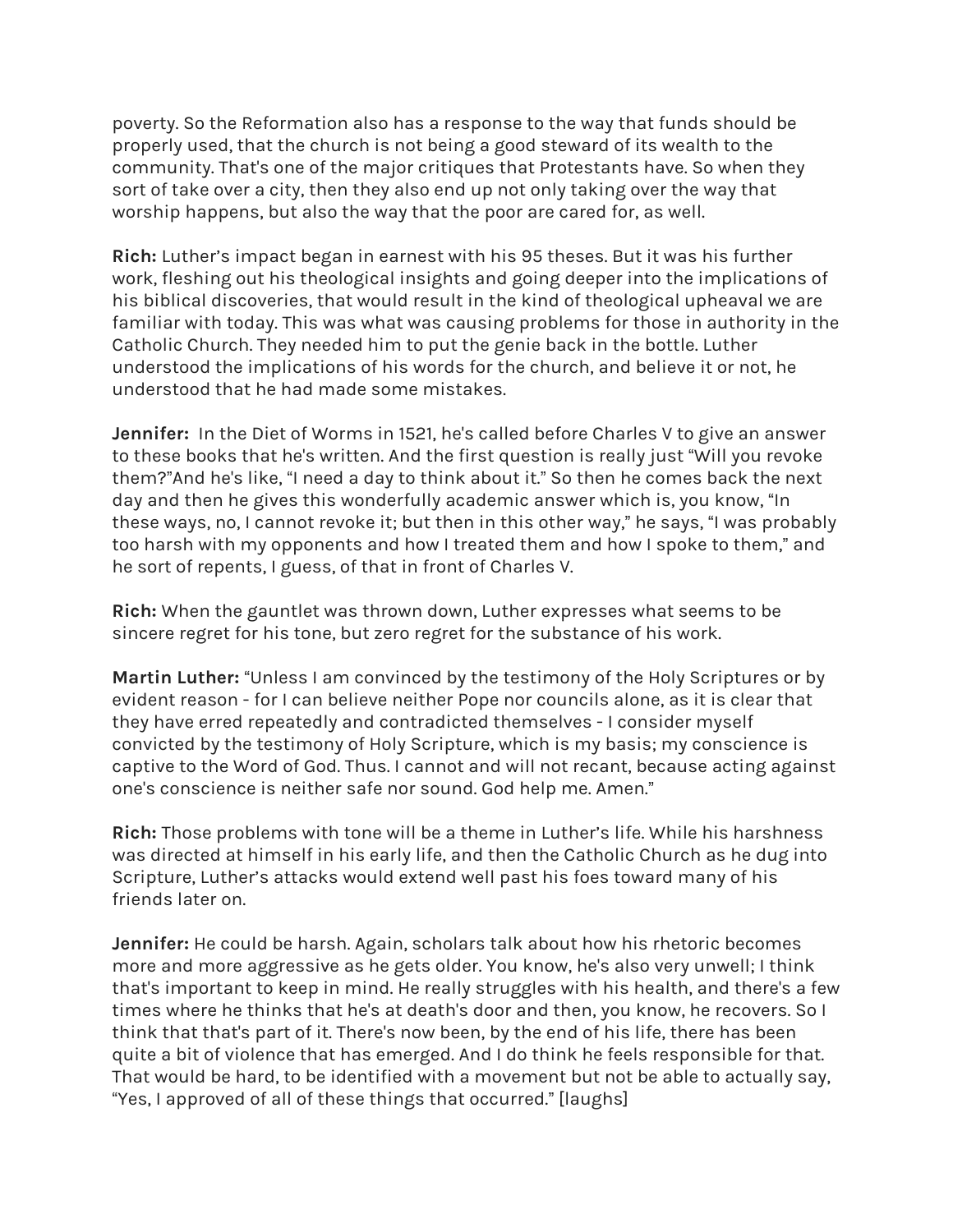**Rich:** The reason? Luther was ultimately powerless in the face of his own movement. It turns out the movement he thought he was starting was just not going the way he planned.

**Jennifer:** So Luther has this expectation. This is actually a mindset that's really held by the people of this time which is that they're living in the last era, that they're living in the last times. So, that is why this reform is happening in the church and that means that the different groups are going to fall in line. So Luther gets frustrated. He's very optimistic in the beginning of his ministry that reform will be embraced, and then by the end of his life he is frustrated, not just with people in his own camp, but he's frustrated with the Anabaptists, so the radical reformation; he's frustrated with the papacy, as he would call them; and he's frustrated with the Jews, again because the expectation is that in the last days the Jews convert.

**Rich:** Luther had a hard time managing his own expectations. Disappointment and disillusionment led him to some unhealthy, even sinful views. In those moments, when he was obsessed with control, Luther failed to love his neighbors. He experienced a very real tension between feeling ownership over the Reformation and acknowledging God's own Providence over what was taking place.

**Jennifer:** Again, I think he feels responsible. So I think it's more just that he is identified very strongly at that time with the emergence of the Protestant Reformation.

**Rich:** Luther's problem was that he was associated with a movement that was now totally out of his control, not only as its instigator but as its authority.

**Jennifer:** So when Calvin receives word, for example, that Luther is happy with this treatise that he wrote to this cardinal, he receives word of it through two of his friends. He doesn't receive word of it directly from Luther, but he's told Luther found favor with your piece, you know, and that's like so fabulous for him. [laughs] So then there's just a few examples of the reformers saying - even Calvin is a good example but they admire Luther so they believe that he's, you know, like an apostle he's actually referenced as an apostle.

**Rich:** Here's the thing: what frustrated his allies was exactly what made him their leader in the first place. Luther was a master of rhetoric, both a product of his time and a mastermind behind many of the innovations that characterize his time.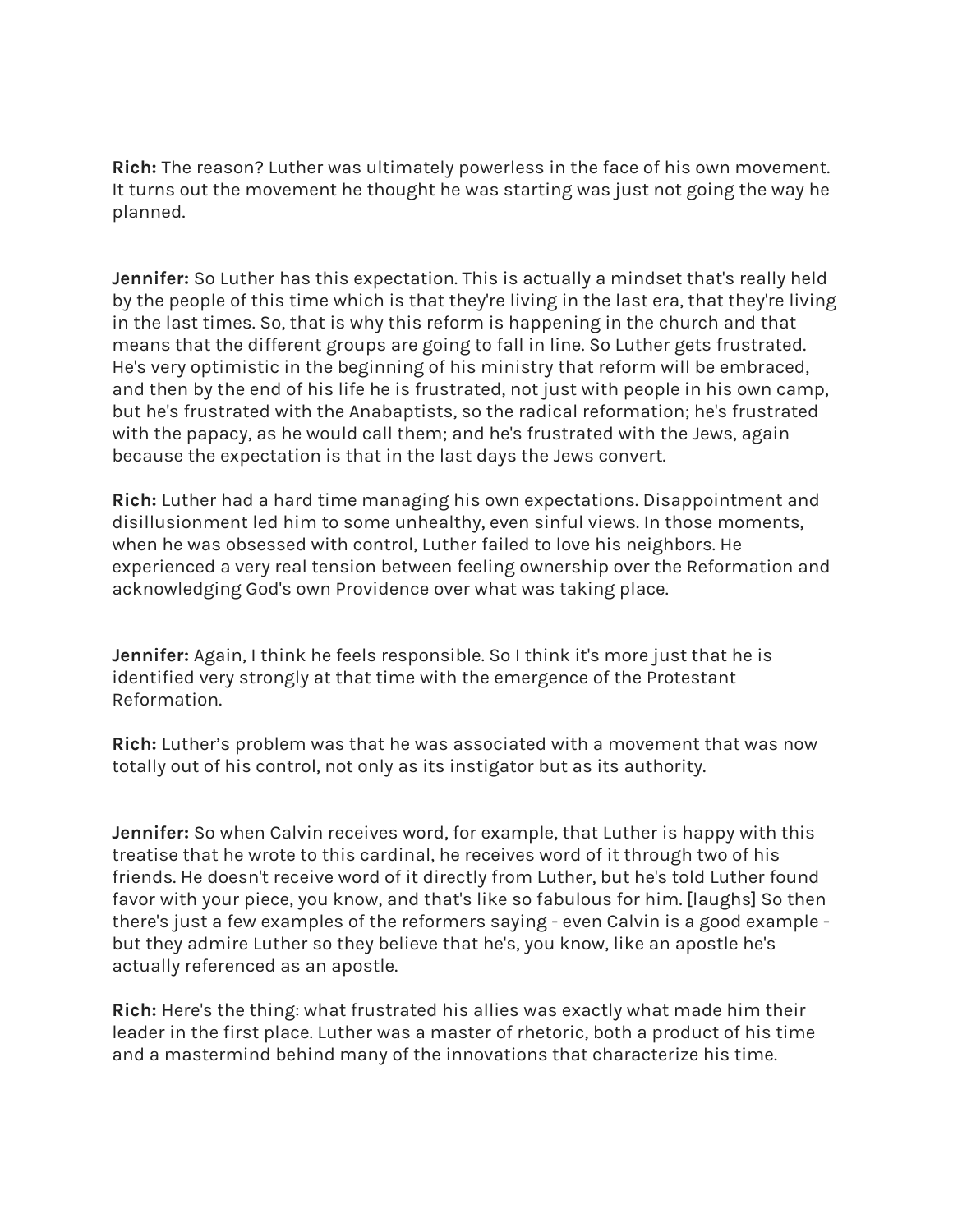Do you think that he became more harsh over time, or that he became more harsh to the people within his own camp over time? Because he's pretty harsh with the Catholic Church, right?

**Jennifer:** He is, yes. It's always important to understand: how do people talk to each other in that time and is Luther any different than other people? Right? That's - we always have to contextualize it…

**Rich:** Sure.

**Jennifer:** … and that is really, he is representative of the rhetoric of the time, though he could be particularly crude, right? [laughs]

**Rich:** Right. Right.

**Jennifer:** It's kind of both, like, it's not that the people didn't speak that way to each other, and in the elite levels even. But yeah, he has a special way with words.

**Martin Luther:** [Read over a montage of other Luther quotes] "The Bible is alive, it speaks to me; it has feet, it runs after me; it has hands, it lays hold of me. I would not smell the foul odor of your name.

Faith is the "yes" of the heart, a conviction on which one stakes one's life.

You people are more stupid than a block of wood.

If we Christians would join the wise men, we must close our eyes to all that glitters before the world and look rather on the despised and foolish things, help the poor, comfort the despised, and aid the neighbor in his need.

May God punish you, I say, you shameless, barefaced liar, devil's mouthpiece, who dares to spit out, before God, before all the angels, before the dear sun, before all the world, your devil's filth.

Temptations of course cannot be avoided, but because we cannot prevent the birds from flying over our heads, there is no need that we should let them nest in our hair.

You seem to me to be a real masterpiece of the devil's art."

**Rich:** For better and worse, Martin Luther was a master of the rhetorical style of the day. He embodied the kind of persuasion techniques that were most effective and embraced during a time when the world seemed to be splitting apart. But this was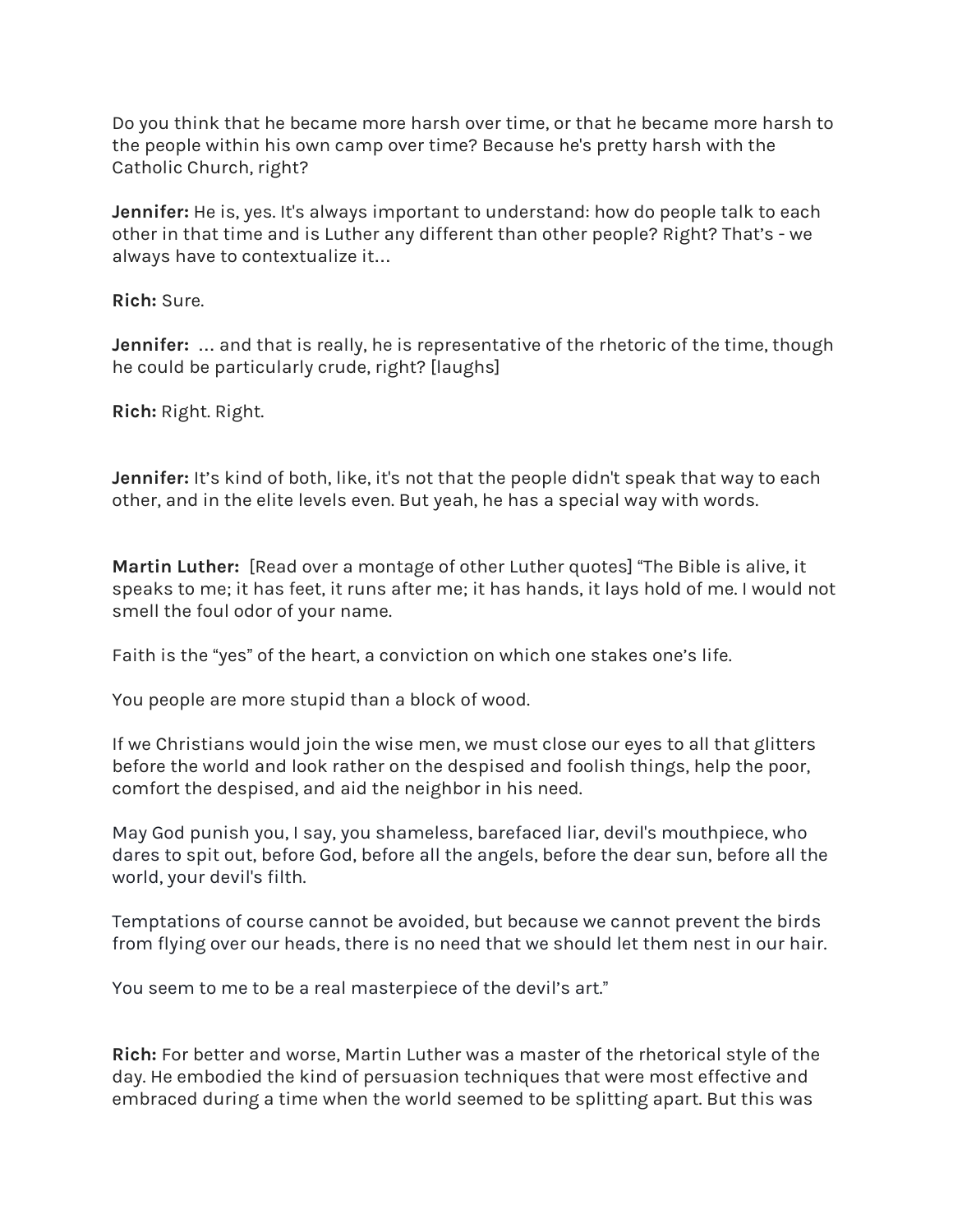more than a rhetorical understanding. Luther was a man of the people at heart, and he understood that what everyday people were craving was the ability to read the Bible for themselves.

It seems like his particular way of words, his giftedness at this sort of back and forth is what leads to part of his success.

**Jennifer:** You're exactly right. I mean, one of the reasons why his German Bible is so successful is because he understands that the language that - the German language that he's using - needs to be the one that people are actually speaking. Now Luther's German Bible is not the first German Bible. That's a common misconception. It's the first one based on the original languages, but it's not the first German Bible. What sets it apart so hugely is that it's actually trying to use the words that people were using on the streets so they could understand the message.

**Rich:** Luther is born where God wants him. He received a good education so he can read. God throws a lightning bolt at him and he drops a printing press in his backyard, and he has an implicit understanding of the publishing technology of the time. But make no mistake: that technology was as important to the Reformation as Luther was.

Read Schuchardt is an Associate Professor of Communication at Wheaton College.

**Read Schuchardt:** If you look at the European cities and the years they got their printing presses, and if they didn't get their printing press by the mid-17th century, they didn't get the Reformation. One of the most interesting examples was Einsiedeln in Switzerland, [a] very small town but the town that [Huldrych] Zwingli was actually from and where he preached the Reformation. But because he then went to Zurich and became Zurich's preacher, Einsiedeln didn't get a printing press until decades later, and to this day they're still Catholic.

**Rich:** Luther was a power tool in the hand of God. But the machinery he was using to broadcast God's word was just as essential to the moment as his mind. Why? Because the printing press fundamentally severed the message from the messenger. It took a person's ideas, put them onto paper, and spread them further and broader than any one person could go.

**Reid:** In all previous ages, if the Catholic Church had a problem they would just censor you. And typically censorship under under Medieval conditions meant, "We [the Catholic Church] will burn you at the stake, because if we stop the messenger from speaking we stopped the message." But under printing press conditions, why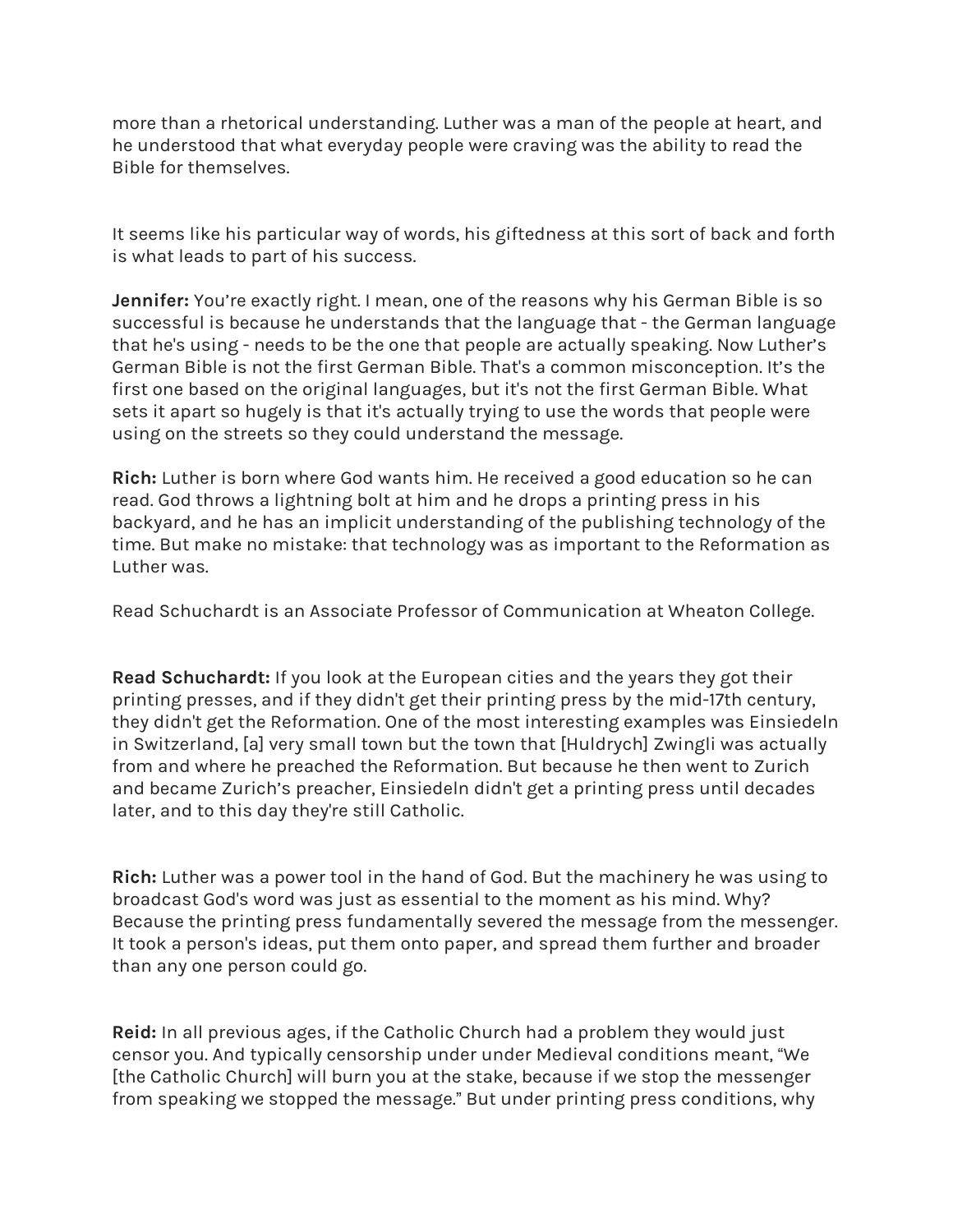does Luther not get burned at the stake? There's a couple of attempts where they try to, sort of, get him in, a certain sense; but for the most part it's not an effective method anymore. Because with a printing press, burning him at the state is a little bit like putting a Parental Advisory label on a record album. It's just going to make it sell more. It's just going to make it more controversial and thereby more interesting to the readers. You know, you always hear the famous story of the Czech reformer Jan Hus about 100 years before Luther, and he tells the famous story of the swan and the goose. But one of the little specific details of his story is right before they burned him at the stake in Konstanz, Switzerland, they actually walked him by a pile of his burning books. Those were books made under manuscript conditions. So the message to Hus was clear, which was, "There's your books, and they're all being burned up, and now we're going to burn you up and your message is no more. It's not going to last." Now some copies did exist and we still have Hus's writings, thankfully, but that was clearly the intended rhetorical effect and sort of, you know, political and cultural statement of, "We're going to totally annihilate you from the record book here."

**Rich:** The spread of ideas spurred on by the printing press was a double edged sword. Luther had unprecedented influence over far more people than he would have otherwise, but he also felt fundamentally out of control of his own message. His message was taken out of his head, stamped on the paper, spread around the world, and then iterated on by others in the same way. In fact, the printing press oiled the machinery that necessitated the Reformation in the first place.

**Reid:** Before the printing press indulgences were rare. They were actually large, they were much bigger physically, and they were for groups of people not individuals. So you get an indulgence for the whole monastery, you get an indulgence for the whole court of the king, and you can see some of these museums in Europe. They're beautiful.

Once the printing press comes out, you can produce 10,000 indulgences in a one week print run. 10,000 indulgences would have taken a single monk about two years to produce under manuscript conditions. So it's not the fact or the theology of the indulgence that bothers Luther, it's the [fact that] now everybody's got one and everybody's using them because of their easy mass production and portability, and now he feels like, wait, the poor parishioners are being exploited and this is damaging their soul.

**Rich:** Technology isn't neutral. It's a mercenary. It cares about efficiency and execution, not ethics. Luther used that to his advantage and benefited from the new technology. That is, until he didn't.

**Reid:** I think the surprise for Luther was that the Protestant Reformation didn't produce Lutherans versus Catholics. What it produced was Protestantism which was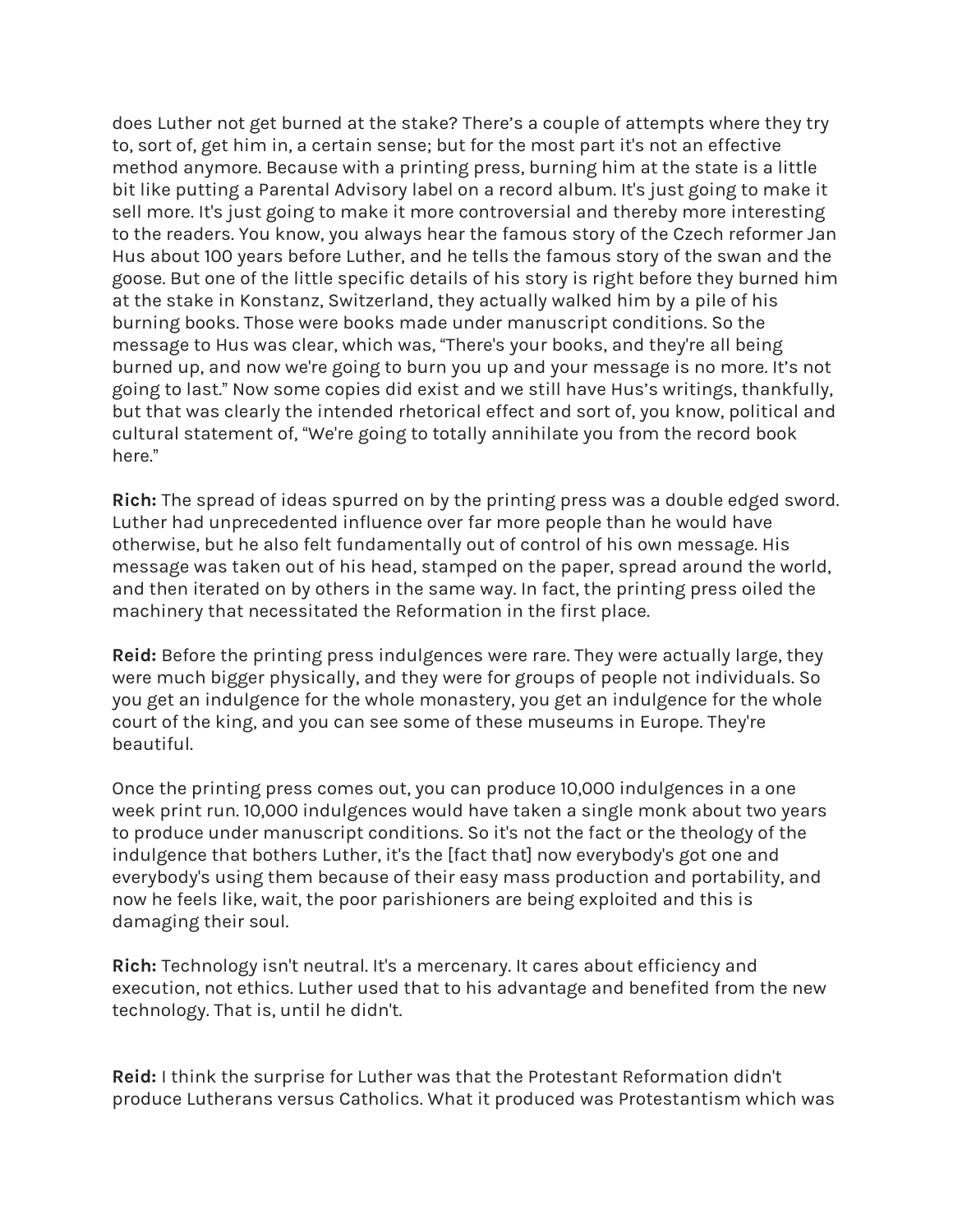a gift that kept on giving new denominations every decade until now where we have about 35 to 40,000 depending on who you're asking. And that is one of the, sort of, legacies of the printing press. It's important that Protestants get that that's not Luther's fault, that's Gutenberg's fault. It's the printing press that produces the point of view that allows your interpretation to be just as valid as my interpretation, because I have my own point of view under literate conditions.

**Rich:** This wasn't lost on the Reformers. The preponderance of translations and the proliferation of the published word were accompanied by their careful commentary. The Roman Catholic Church preached about the dangers of decentralized spiritual authority, but Luther and company were saying the same things about the Anabaptists and others who pushed for the radical reformation, emphasizing the priesthood of believers from an even more anti-authoritarian individualistic prism, to extremes and questions of interpretation, politics, and more that the Reformers weren't comfortable with. Properly stewarding the new technology that had fallen into their lap was a bit of an obsession for the reformers, partly because they recognized their own responsibility in controlling the message. It's worth noting, too, that church and state powers aligned with the Protestants hadn't completely abandoned the Catholic Church's playbook. They used age old methods of persecution and violence against theological opponents when the force of the printed word was not getting the job done to their liking.

It's good to embrace innovations. More people having access to the Bible is a good thing. But increased accessibility to God's Word means increased responsibility, a reality for which the Church, through the Holy Spirit's leadership, has been preparing for throughout history.

**Karen Swallow Prior:** So this is a special and important gift that we must steward.

**Rich:** Karen Swallow Prior is the author of *On Reading Well; Finding the Good Life through Great Books*.

**Karen:** One of the ways, I think, that we have been able to steward the gift of God's complete Word is through the wisdom of the early church councils and the church fathers who have established the biblical canon and the order of the books. We now have a Book of 66 books that reflect different modes and genres and subjects and themes, and so therefore we can read it in this way. We can understand one book as a book of poetry, another book as a book of prophecy.

**Rich:** We haven't always had the Book, and Christians haven't always had unfettered access to the bound Bible. In the scope of human history, we are the exceptions. That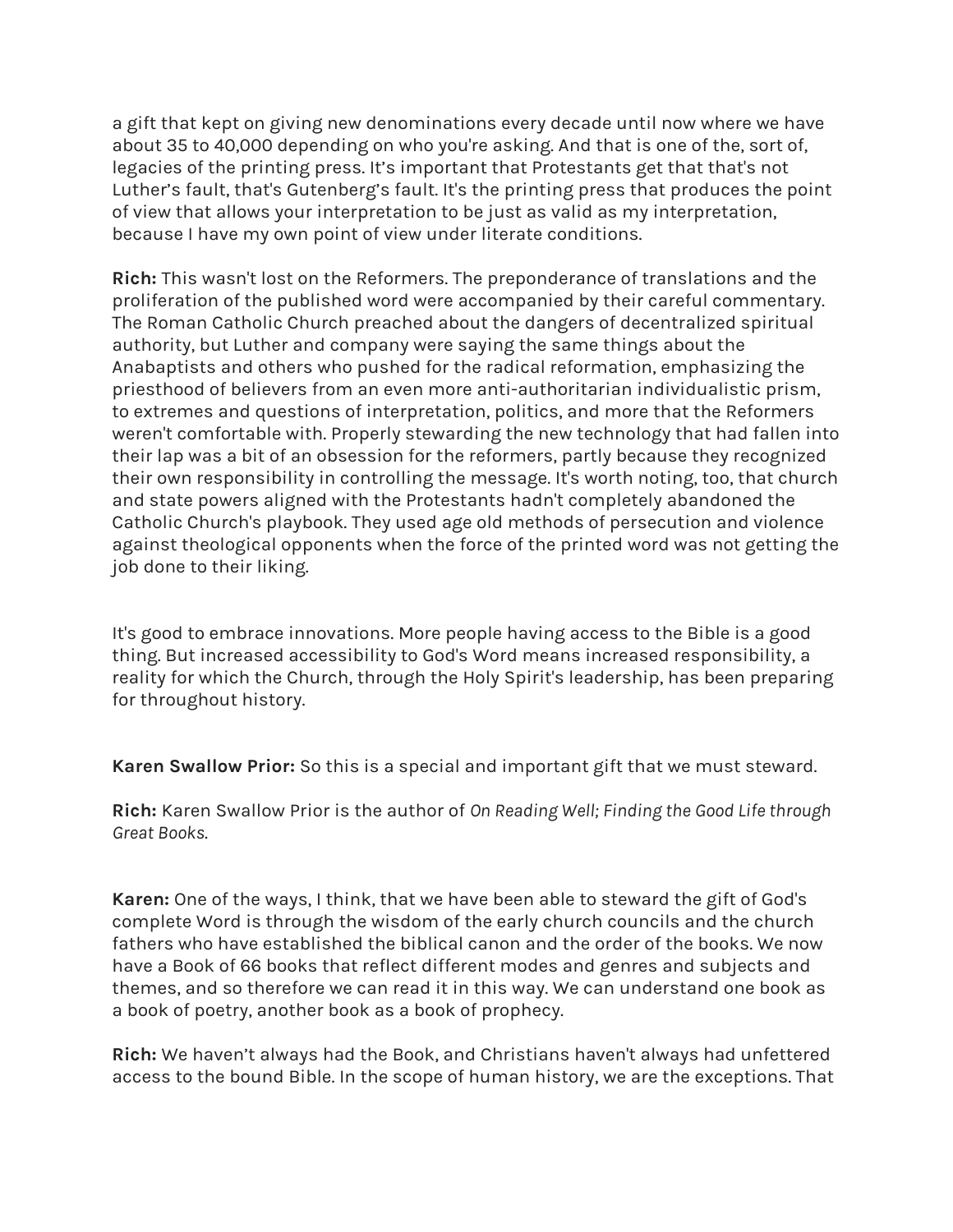doesn't make us better; it makes us privileged. And that means we're responsible for stewarding the privilege we have for the good of the world and God's Kingdom.

**Karen:** We, in this 500 years or hopefully longer span, who have this written [and] printed text to steward and preserve and teach and understand, can do so in a way that is unique within human history. And I don't know why that is or what God will do if this period of literacy and print culture comes to an end before human civilization comes to an end, but it is a unique and powerful and special calling that He has given those of us who live in this age of print culture.

**Rich:** We're in the midst of another technological shift. With all the changes brought on by the internet, it's easy to feel like we're experiencing something new. Then again, so many of the problems we're experiencing now have been seen before.

**Karen:** By the time we get to the 18th century in England, there was literally a street where most of this garbage was being produced, and it was called Grub Street. And so Grub Street was a place where all kinds of trashy and questionable materials were being printed, and people were vulnerable to this kind of material. And in that sense, ignorance and fake news was being spread, just as we see it today on the internet. [There were] ballads and songs and witchcraft and bawdy entertainment, which really concerned religious and political conservatives. Fast forward a few hundred years and I think we're facing some similar kinds of anxiety, because we have the proliferation of all of this material out there in the digital realm that doesn't have the traditional publishing gatekeepers or editorial boards, and we have a lot of fake news circulating and a lot of bad writing and bad ideas and people are vulnerable to that just as they were in the 17th century.

**Rich:** When Luther stepped onto that road in Erfurt, he couldn't have anticipated the storm that was coming. And like the lightning storm, technological revolutions are acts of God largely out of our control as individuals. The question for us is how we will respond to them.

**Karen:** In some respects, I think we are returning to some of the conditions of the pre-literate age. The key characteristic of a literate age is the ability and the desire to read things in a linear fashion. And with that, to exercise the same kind of logical and rational thinking that is also linear. In the pre-literate age, the Bible came in pieces. It was sort of immersed in the culture in ways that you couldn't really separate out. And today, I think, we are seeing a repeat of that in some respects; because, although people do read and probably are reading more, there's less reading in this linear, sustained, logical, rational fashion, and it's more in snippets and pieces. And so the Bible that we're being exposed to and the ideas that we're being exposed to are more like the images in stained glass windows, that appear to us piecemeal, as opposed to ideas that occur in the context of a linear, sustained, logical narrative.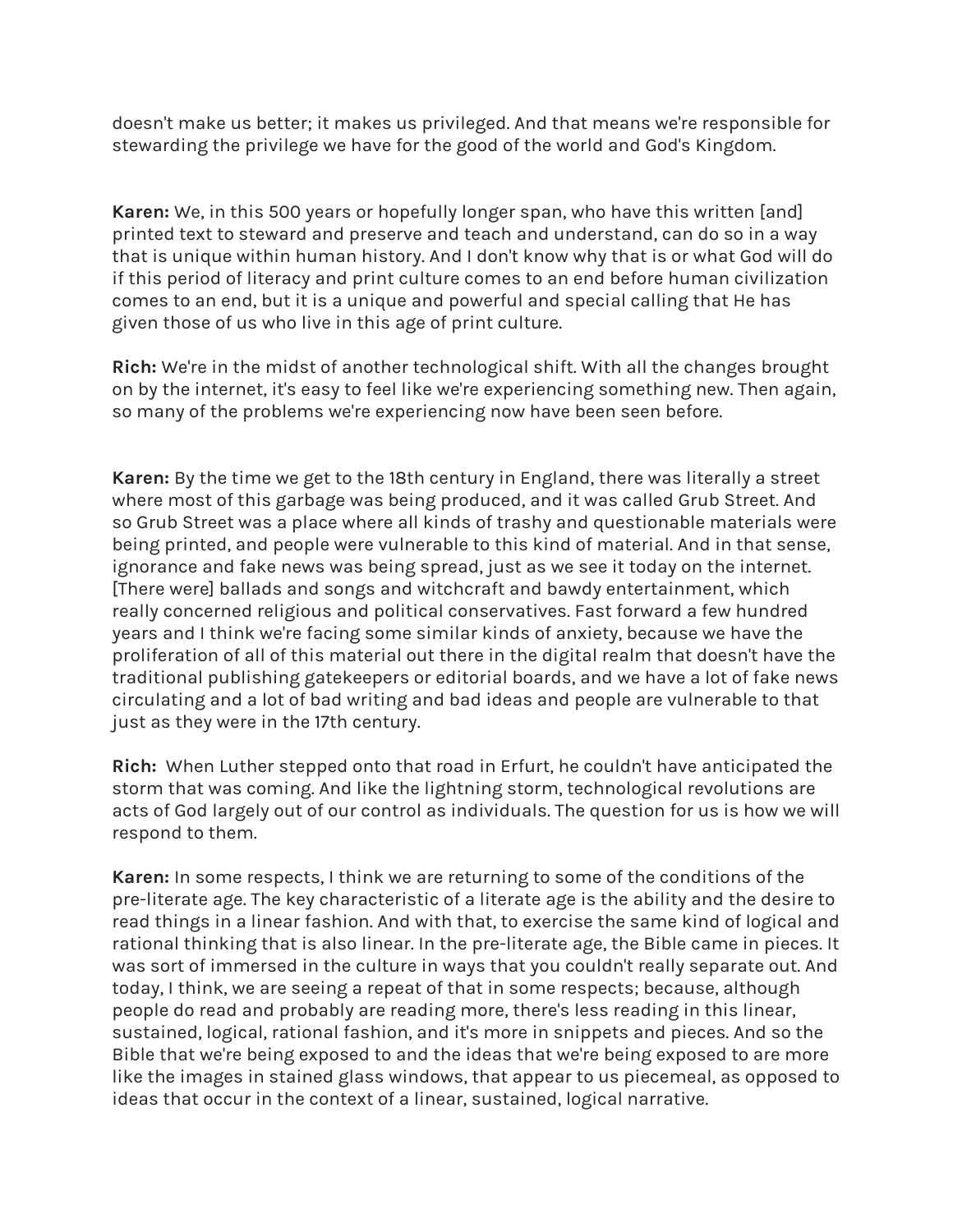**Rich:** It's easy to be amused at Luther's impulsive commitment to the ministry in response to a lightning storm, but he models something important for us: the call of the Christian is to adapt, to be ready for any given sudden act of God that might change the nature of how we read and share the Bible. As Read Schuchardt points out, when the context of how we read the Bible changes, how we experience God changes, too.

**Reid:** When you look at all of the key moments in Christian and Jewish history, every spiritual revolution is also always a media revolution. So when you look at Abraham, he says, to his father, "No more will I worship gods made by human hands, idols of wood and stone." He has a religious revolution, a spiritual evolution, but he exchanges wood and stone for an invisible God. When Moses delivers his people he's changing from the hieroglyphic system of the Egyptian system, then through 40 years in the wilderness at Sinai, it's actually plausible to consider, that the proto-Sinaitic and then full Hebrew alphabet, the world's first alphabet, comes about in that 40 year journey. And so to move from a pictographic writing system to an abstract writing system is totally astonishing. And in doing so you're moving from, you know, thousands of symbols down to just 22.

**Rich:** In the end, the Reformation didn't happen because Luther was inspired by a bunch of leadership books. He was inspired by the truth of God's power unto salvation. And it wasn't technology that caused the spread of that message. After all, the Roman Catholic Church had access to the same tools. The Reformation happened because of an act of God. Actually, at least three of them: a lightning storm; a technological revolution; and the living Word of God.

It's that last one, the Bible, that God uses most reliably. Whether it's in a book, an app, or on stone tablets God uses Scripture, not only to change our individual lives, but to set off whole revolutions. And while we may be tempted to give credit to the genius and innovation of perceived leaders, the leaders themselves tend to know better.

**Karen:** The Reformers… they're not as concerned about human free will. They care about reasserting the freedom of God. The reform of the church is God's activity. It's one of the reasons why Luther doesn't ever call himself a Reformer, because God is the only Reformer of the Church.

**Rich:** The call of the Christian is to stewardship, not ownership. When it comes to Scripture, we're the medium, not the message.

**Martin Luther:** "I simply taught, preached, and wrote God's word; otherwise, I did nothing. The Word did it all."